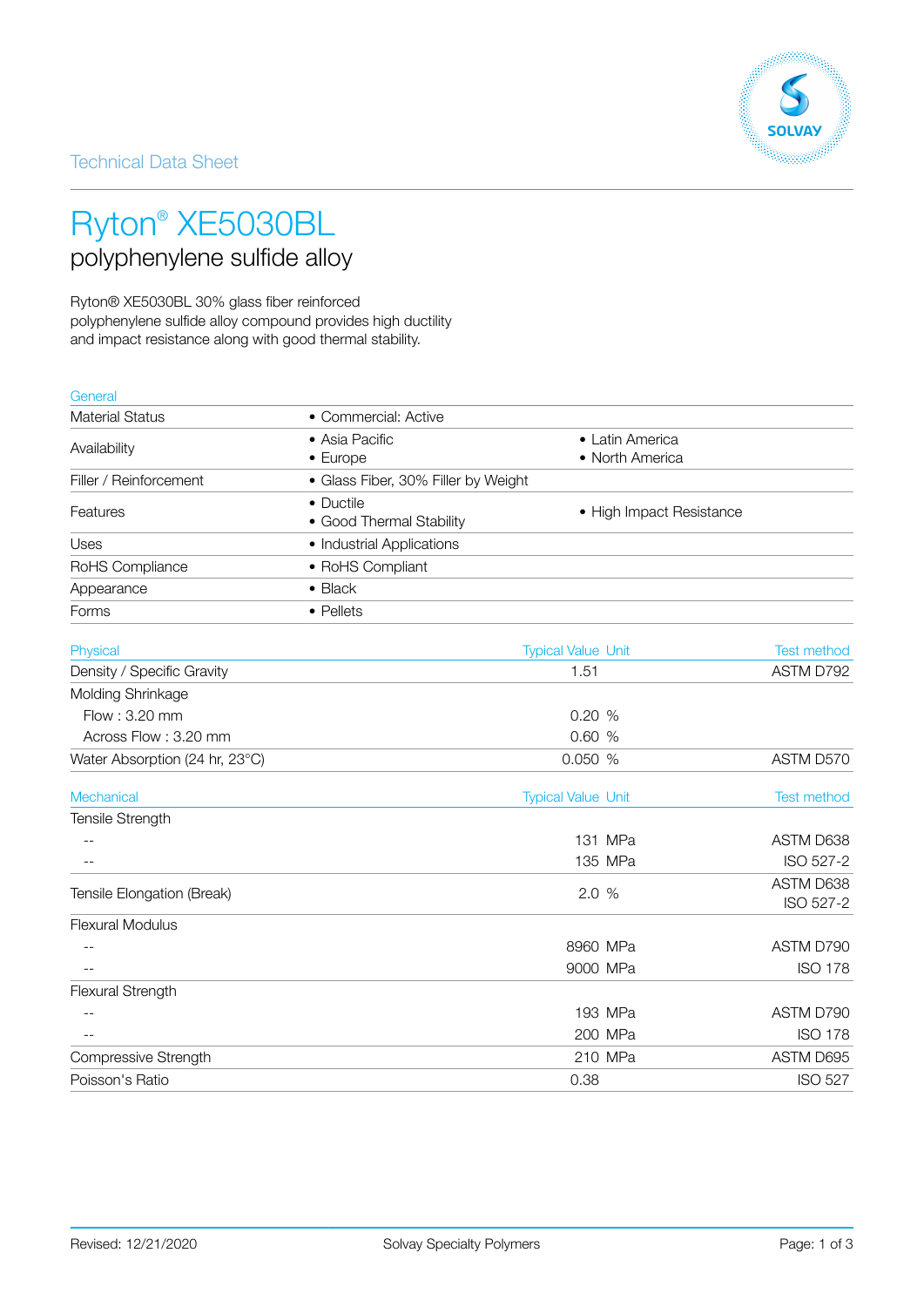| Impact                                    | <b>Typical Value Unit</b>    | Test method      |
|-------------------------------------------|------------------------------|------------------|
| Notched Izod Impact                       |                              |                  |
| 3.18 mm                                   | 96 J/m                       | ASTM D256        |
|                                           | 9.5 kJ/m <sup>2</sup>        | <b>ISO 180/A</b> |
| Unnotched Izod Impact                     |                              |                  |
| $3.18$ mm                                 | 690 J/m                      | ASTM D4812       |
|                                           | 45 kJ/m <sup>2</sup>         | <b>ISO 180</b>   |
| <b>Hardness</b>                           | <b>Typical Value Unit</b>    | Test method      |
| Rockwell Hardness                         |                              | ASTM D785        |
| M-Scale                                   | 86                           |                  |
| R-Scale                                   | 110                          |                  |
| <b>Thermal</b>                            | <b>Typical Value Unit</b>    | Test method      |
| Deflection Temperature Under Load         |                              | ASTM D648        |
| 1.8 MPa, Unannealed                       | 250 °C                       |                  |
| <b>CLTE</b>                               |                              | ASTM E831        |
| Flow : -50 to $50^{\circ}$ C              | $2.0E-5$ cm/cm/ $\degree$ C  |                  |
| Flow: 100 to 200°C                        | $1.0E-5$ cm/cm/ $^{\circ}$ C |                  |
| Transverse: -50 to 50°C                   | $5.5E-5$ cm/cm/ $^{\circ}$ C |                  |
| Transverse: 100 to 200°C                  | 9.0E-5 cm/cm/°C              |                  |
| <b>Thermal Conductivity</b>               | 0.27 W/m/K                   |                  |
| UL Temperature Rating                     | 130 °C                       | <b>UL 746B</b>   |
| Electrical                                | <b>Typical Value Unit</b>    | Test method      |
| <b>Surface Resistivity</b>                | 1.0E+16 ohms                 | ASTM D257        |
| <b>Volume Resistivity</b>                 | $1.0E+15$ ohms $cm$          | ASTM D257        |
| Dielectric Strength                       | 22 kV/mm                     | ASTM D149        |
| Dielectric Constant                       |                              | ASTM D150        |
| 25°C, 1 kHz                               | 3.80                         |                  |
| 25°C, 1 MHz                               | 3.70                         |                  |
| <b>Dissipation Factor</b>                 |                              | ASTM D150        |
| 25°C, 1 kHz                               | $3.0E-3$                     |                  |
| 25°C, 1 MHz                               | $9.0E-3$                     |                  |
| Arc Resistance                            | $124 \text{ sec}$            | ASTM D495        |
| Comparative Tracking Index (CTI)          | 100 V                        | <b>UL 746A</b>   |
| Insulation Resistance <sup>1</sup> (90°C) | $1.0E+11$ ohms               |                  |